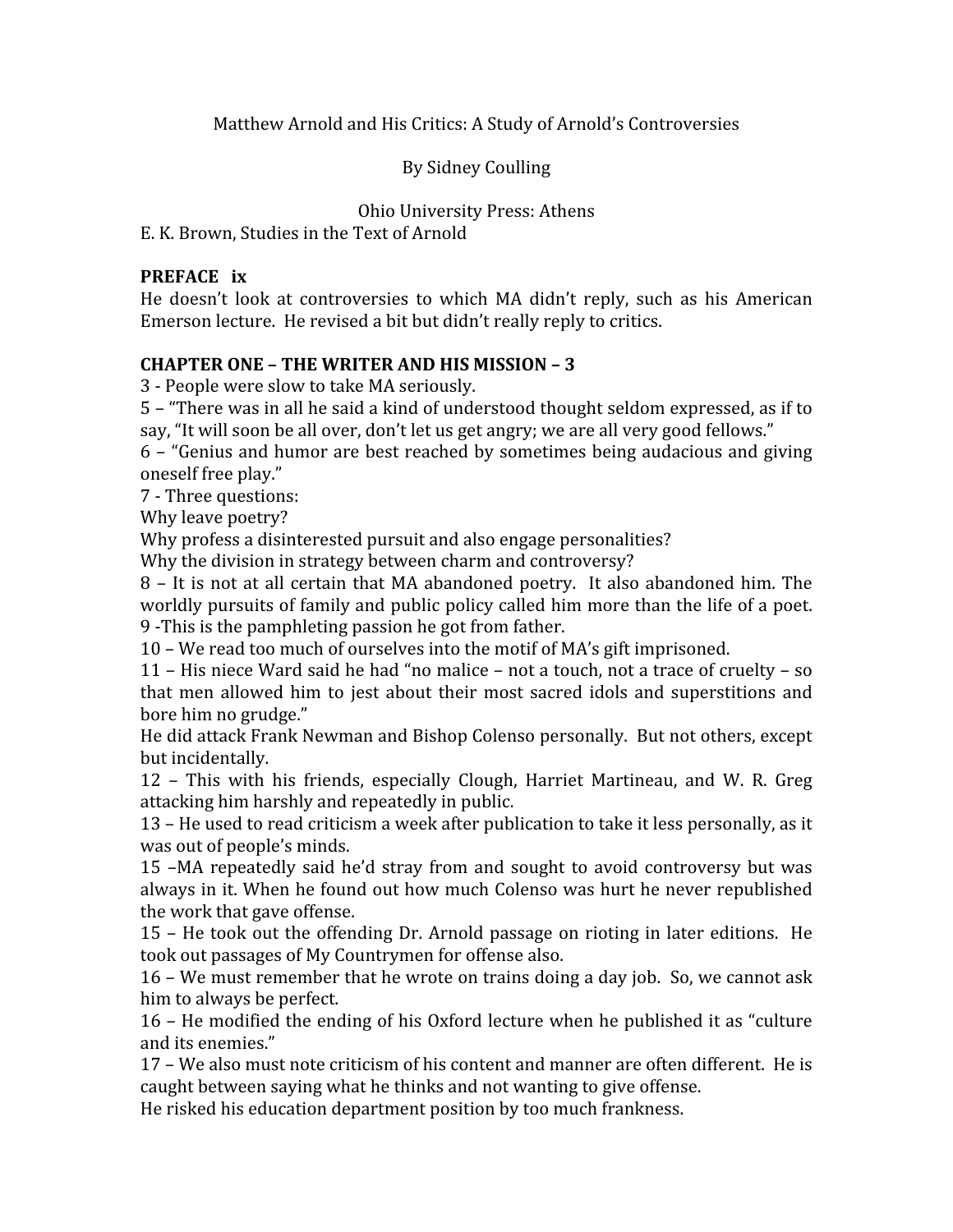Still, why enter controversy so hard if you seek to avoid it? IV

18
–
TA's
obit
 for
MA,
Father
was
a
moral
 reformer
and
 teacher.

MA
an
observer and interpreter. Moral power versus intellectual power. Rather than reform, he wished
to
put
people
straight
about
books.

MA
slowly
changed
from
detached
to
engaged.

19
–
He
was
glad
 to
have
influence.
He
wished,
post
1869,
 to
assist
in
"intellectual deliverance," to exalt the "serious cheerfulness" of Sophocles and the nobility of Homer
as
examples
of
lucidity
and
grandeur
 for
an
age
of
confusion,
vulgarity,
and triviality of mind in order to equip the middle class to take the reins from the aristocracy.

20
–
He
wished
to
move
the
idea‐moved
masses.

This
mission
emerged
in
1859
with
the
Italian
question.

21 –
MA's
 seriousness
 about
losing
 England,
 depression
 over
it,
led
 to
 an
 "almost painful anxiety about public matters." And this led him to over emphasize dichotomies: The Greek world was rational, the modern capricious, Homer noble, Newman,
not.
Etc.

22
–
MA's
intellect
unfolds
in
response
to
critics.

## **CHAPTER
TWO
–
THE
POET
AND
HIS
READERS

23**

24
‐
Bailey's
Festus
(1839)
started
the
vogue
and
introspection
of
the
"Spasmodic" movement
in
poetry.

MA's
poetry
was
a
relief
in
such
an
atmosphere.

Alexander
Smith's
"A
Life‐Drama"
(1853),
written
under
the
influence
of
"Festus,"
is another.

26
–
This
poetry
sings
of
the
potential
of
the
poet
as
a
God.

27
–
MA's
prefaces
aimed
at
the
spasmodics
as
championed
by
Clough.

He
defended herein his own poetry, choice of classical subjects, and his refusal to be a spokesperson
for
his
age
(rather
than
a
critic
of
it).

29 - MA recognized that Faust had been very subjective, but called it defective on this
account
and
said
Goethe
would
agree.

MA denounced Keats and Tennyson and d-----d Elizabethan poets generally for only wanting exuberance of expression, the richness of images.

30
–
The
overly
ornamental
should
go
for
a
plainness
of
style.

Tennyson's
poems
had
no
beginning
middle,
or
end.

He
was
deficient
in
intellectual power.

31
–
But
many
saw
Tennyson
in
MA's
work.

32 –
 Clough
 was
 depressed
 when
 he
 publicly
 attacked
 Arnold.

 He
 loved
 Smith's modern
subject
matter
and
affirmative
tone.

33
–
He
contrasted
this
with
MA's
enervating
skepticism.

35
–
Clough's
rebuke
didn't
sting
as
MA
saw
it
as
 the
view
of
 the
 time,
as
much
as that
of
a
friend
attacking.

36
–
Shelly
and
Wordsworth
 thought
 the
poet
should
be
a
guide
and
comforter
 to their
times.

37
–
Equally
prevalent
in
the
criticism
of
Arnold's
poetry
was
the
complaint
that
he was
unsympathetic
towards
his
age.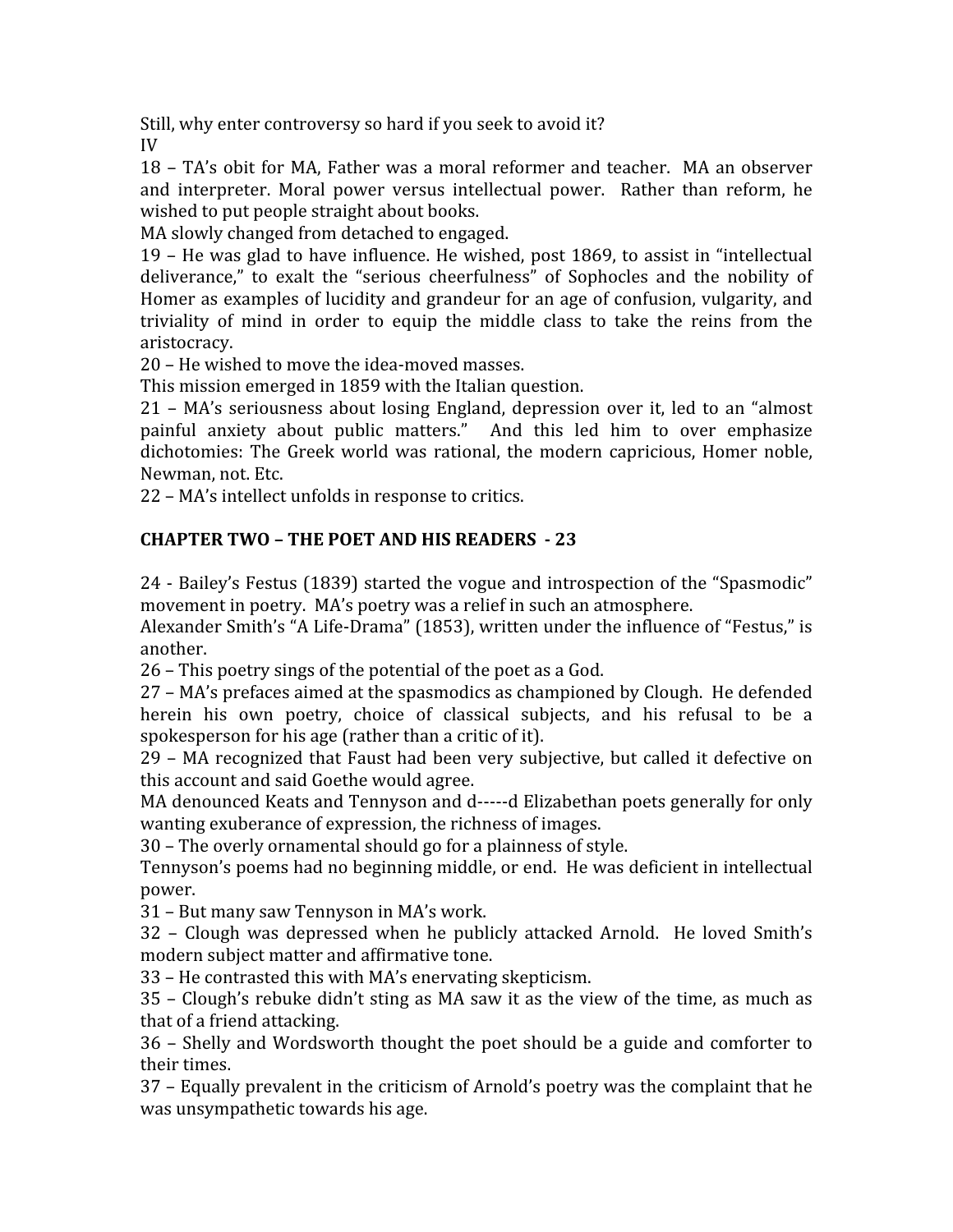38
–
He
expressed
personal
discontent
rather
than
the
desire
to
solve
its
problems.

39
–
Friends
complained
of
the
melancholy.

40 –
 The
 entire
 preface
 of
 the
 1853
 volume
 answers
 the
 denouncing
 of
 his
 using classical
subjects
and
poetry
as
a
medium
though
which
to
address
the
age.

In the 1853 preface he says he withdrew Empedocles because it was post Athens and
so
too
modern
in
its
doubt
and
despair.

The Greek material helped one be disinterested, and not just make poetry as a channel
for
thinking
aloud
instead
of
making
anything.

43
‐
The
Greeks
provide
an
excellent
subject
and
teach
a
noble
voice.

44
–
The
date
of
the
action
is
not
relevant;
what
is
important
is
the
greatness
of
the action
and
its
representation.

The poet should not talk of their mission or interpreting their time, nor of the coming
poet.

Don't
praise
your
age,
but
aim
at
the
greatest
pleasure
possible.

The attempt by poets to solve the problems of the age produces ephemeral poetry.

45
–
He
withdrew
 form
 this
world
as
unpoetical,
not
unprofound
or
unmoving
but unpoetical. And an American cultural wave of trash was on its way.

Thus the critic must try the culture ripe for great poetry.

### VI

The 1853 preface invited criticism and controversy. And critics fired: Should we really look for our lessons in ancient Greek books, rather than our own experience? 47
–
Mimesis
is
weak.

Originality
is
better,
one
said.

48
–
One
said
to
abandon
art
theories
and
go
with
the
self.

49
–
More
offensive,
Coleridge
rebuked
him
 for
not
spreading
Christianity
with
his pagan
motifs.

50 –
 51,
 the
 1854
 preface
 to
 the
 second
 edition
 defended
 classing
 Macbeth
 with Sophocles.

52
–
Sanity
is
the
great
virtue
of
ancient
literature;
the
want
of
it
is
the
great
defect of modern literature. "I call the classic healthy," Goethe had said, "the romantic sickly."

Coleridge
accused
MA
of
plagiarism.

### VIII

53
‐
After
Coleridge's
accusation
of
plagiarism,
MA
remained
silent
for
more
than
3 years. In 1857 he delivered his inaugural lecture as the professor of poetry at Oxford, "On the Modern Element in Literature." It modifies earlier views.

55
–
Dad
Arnold's
 1855
letter
 on
 children's
education
was
 found.

And
MA
wrote, "what makes him great – that he was not only a good man saving his own soul by righteousness, but that he carried so many others with him in his hand, and saved them, if they would let him, along with himself."

He credits his father with the idea that Greek and Roman history is modern. And, his keynote
speech
speaks
of
disinterested
objectivity,
criticism,
and
Hellenism,
which are
the
same
thing.

56
–
In
1853
modernity
had
been
associated
with
sterility
–
with
the
dialogue
of
the mind with itself. In 1857 modernity is also characterized by intellectual vitality requiring intellectual deliverance. This is why Greece is important. It too was a vital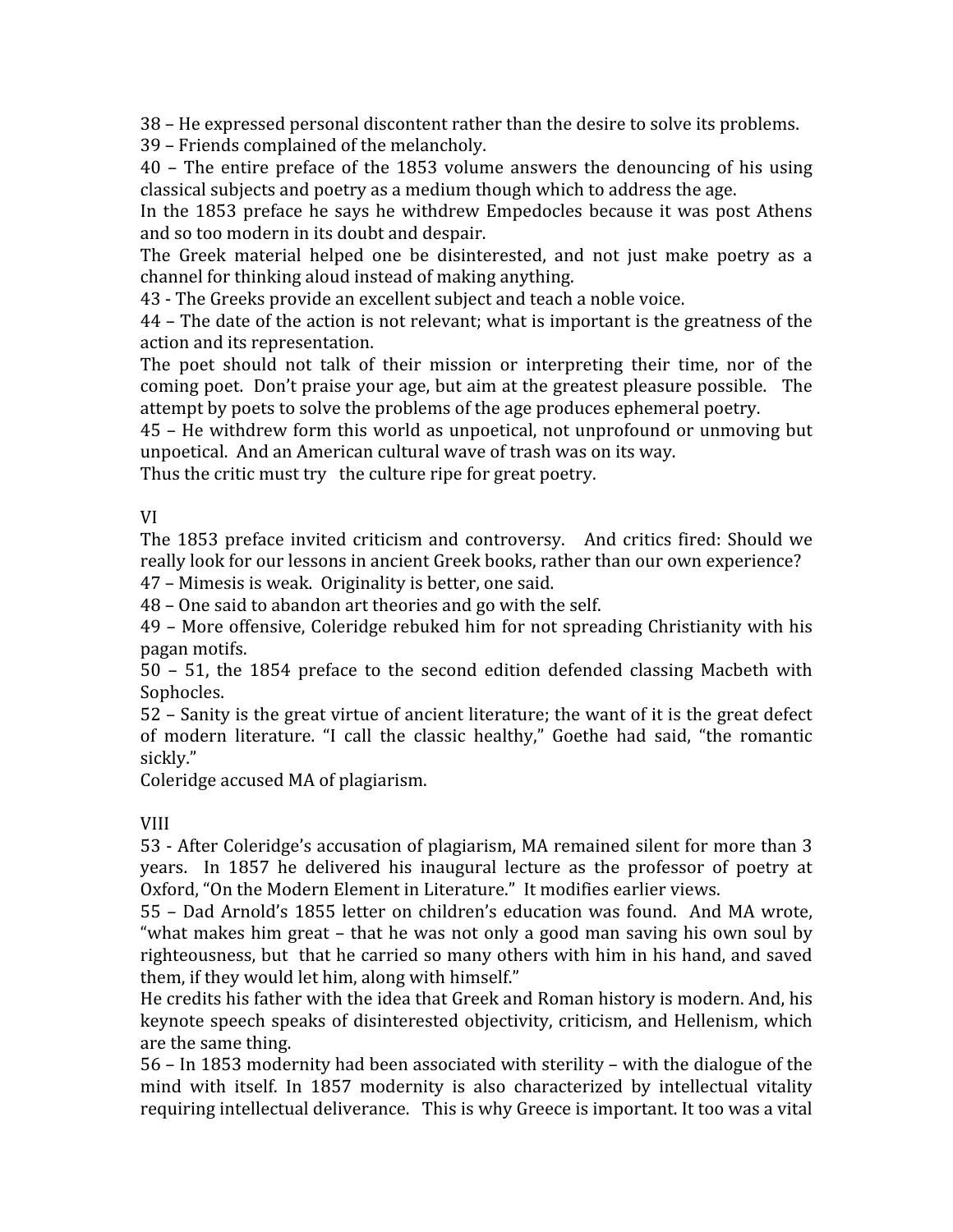modern time. So we can learn from it. Aristophanes and Sophocles wrote at the peak
of
Greece.

We
should
not
follow
Menander,
because
he
wrote
after
the
loss
to Sparta
and
Athens'
decline.

57 –
 In
 Rome,
 Lucretius
is
 depressed
 and
 so
not
 adequate
 to
 his
 time.

Neither
is Virgil! The Aeneid is not as good as Sophocles, since he had comprehended life as cheerful.

58
–
In
1854
poetry
must
animate
and
ennoble.

In
1857
it
must
also
be
adequate
to the
present
time:
it
must
be
in
sympathy
with
the
activity
of
one's
age.

The withdraw of Empedocles is due to literary and aesthetic reasons, not social and ethical. Earlier he spoke as a guide to young writers about simplicity of style and structure.

59
–
In
1857
the
time
is
fine,
but
our
poetry
is
not
adequate
to
it,
hence
Merope.

60
–
MA
both
wants
detachment
and
a
passionate
commitment
to
make
reason
and the
will
of
God
prevail.

Oberman and Oberman Once more note the shift. Oberman is driven to solitude. Now he goes to the world without. Commitment will now start to take precedence over
detachment,
Hebraism
over
Hellenism,
high
seriousness
over
simplicity.

He will continue to insist that romanticism is weak, arbitrary and eccentric and intellectually deficient. But, the critic who wrote the preface, the detached one, is gone.

61
–
That
poet
is
gone
too.

### **CHAPTER
THREE
–
HOMER
AND
HIS
TRANSLATORS
–
62**

62
–
This
chapter
starts
in
1860,
3
years
after
the
inaugural
address
when
MA
gave the
first
lecture
that
would
become,
"On
Translating
Homer."

The four needed characteristics were 1) rapidity, 2) plainness and directness of style
and
diction,
3)
plainness
of
ideas,
and
4)
nobility.

63
–
The
first
lecture
discussed
the
hexameter
and
the
final
was
cheered,
unusually. But while some applauded, many attacked. MA liked this.

64
–
At
first
criticism
annoys
him,
but
when
he
reflects
on
the
opportunity
for
free activity
of
the
spirit,
his
humor
is
restored.

Francis William Newman was the younger brother of John Henry. He asked Dr. Arnold
to
help
him
with
his
biblical
doubts.

67
–
In
1856,
Frank
published
a
translation
of
the
Iliad.

Logical
and
unimaginative, Frank put over his wife's grave an epitaph saying she had, "no superiority of intellect."

68 –
 MA
 was
 upset
 about
 how
 much
 he
 hurt
 Newman
 and
 did
 not
 republish
 the book
on
Translating
Homer.

68 –
 As
 the
 English
 public
 would
 demand,
 Newman
 sought
 to
 accentuate
 all
 of Homer's
oddities,
and
peculiarities.
And
to
Newman,
the
Iliad
seemed
as
foreign
as scripture.

69
– To
give
it
an
ancient
flavor,
Newman
used
odd
words.

Newman
also
got
rid
of rhyme.

70 –
 In
 elder
 Newman's
 fidelity
 to
 absolute
 truth,
 and
 the
 younger
 Newman's philological
rigidity,
we
have
the
same
errors.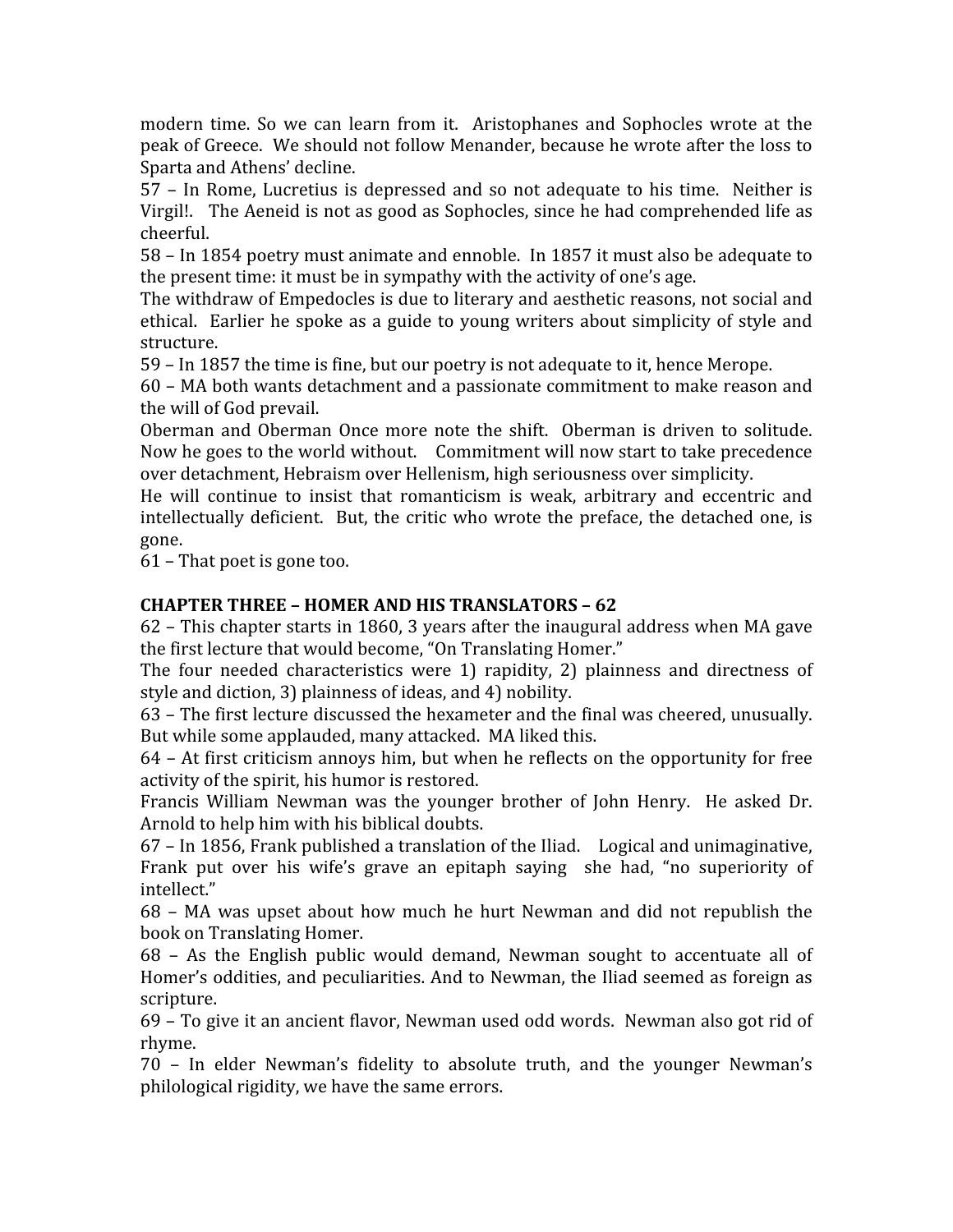73 –
 The
 attack
 on
 Newman
 is
 because
 he
 represents
 the
 great
 defect
 of
 English intellect.

74 –
 75,
 there
 are
 defensive
 moments
 in
 Newman's
 rebuttal.

 But,
 it
 is
 largely substantive. He says, for example, Sophocles would have found Homer archaic. The real issue, Newman asserts, is that Homer spoke to a barbaric, not an erudite audience.

The
ancient
language
moments
makes
Homer's
silliness
less
offensive.

76
–
Homer's
quaint
language
shows
an
illogical
and
barbarian
mind.

Homer
uses run-on details, ie., is garrulous. And homer is Low.

78
– And,
lastly,
Newman
says
the
hexameter
is
ridiculous.

80 – MA gave his 4<sup>th</sup> lecture in response to Newman.

Arnold plays the victim of attack and says he has always tried to avoid controversy in his lecture. It also contains a mock humility. But he does not back down in substantive
matters.

81 – Newman's erudition is blamed. He applies philological rules, where the poetic rules
are
the
ones
to
pay
attention
to.

82
–
Homer's
topics
may
rise
and
dip
in
nobility,
but
not
Homer.

84
–
Blackie
defends
Newman's
use
of
ballad
as
dignified.

91‐
Arnold
dives
deep
between
Blackie
and
Spedding,
but
then
says
the
hexameter is
not
the
main
idea
of
his
essays
on
translating
Homer.

92
–
98
The
less
than
friendly
banter
with
Wright,
who
Arnold
said
had
no
reason for
existing
(or
his
translation),
is
still
mentioned
in
his
"Function
of
criticism
at
the present time." Bt now it is a different concern. That of the ugliness of the Wragg description.

99
‐
He
has
gone
from
literary
to
social
and
political
criticism.

### **CHAPTER
FOUR
–
BISHOP
COLENSO
AND
THE
PENTATEUCH

100**

101
‐
During
his
mission
to
the
continent
in
1859,
MA
read
Mill's
On
Liberty.

MA particularly paid attention to the  $2<sup>nd</sup>$  chapter wherein Mill took on an imaginary opponent
who
said
the
masses
don't
need
to
understand
their
opinions.

Catholics let the clergy read all, but not the masses. The Protestants have no such mechanism.

Frederick
Temple,
headmaster
of
Rugby,
also
fought
for
free
speech
in "Essays
and
Reviews."

102
–
In
1862
John
William
Colenso,
bishop
of
Natal
published,
"The
Pentateuch
and Book
of
Joshua
critically
examined."

103 –
 In
 1853
 he
 was
 appointed
 minister
 to
 the
 Zulus.

 By
 1861
 they
 were converting him to doubt. When asked if Noah's ark were true, he could not lie. In his
book
he
questioned
eternal
punishment.

He
was
excommunicated.

105
‐
Of
the
many
replies,
only
Arnolds
is
remembered.

MA
wrote
the
"bishop
and the
philosopher"
which
invoked
Spinoza.

106 – Literary criticism is now the "appointed guardian" of "the general culture of single nations" and "of the world at large." He thus judges Colenso's book's impact on
 the
 general
 culture.
 Books
 must
 edify
 the
 few
 or
 instruct
 the
 many.

 A
 third possibility –
 enlightenment
 of
 the
 many
 by
 removing
 their
 prejudices –
 is disallowed.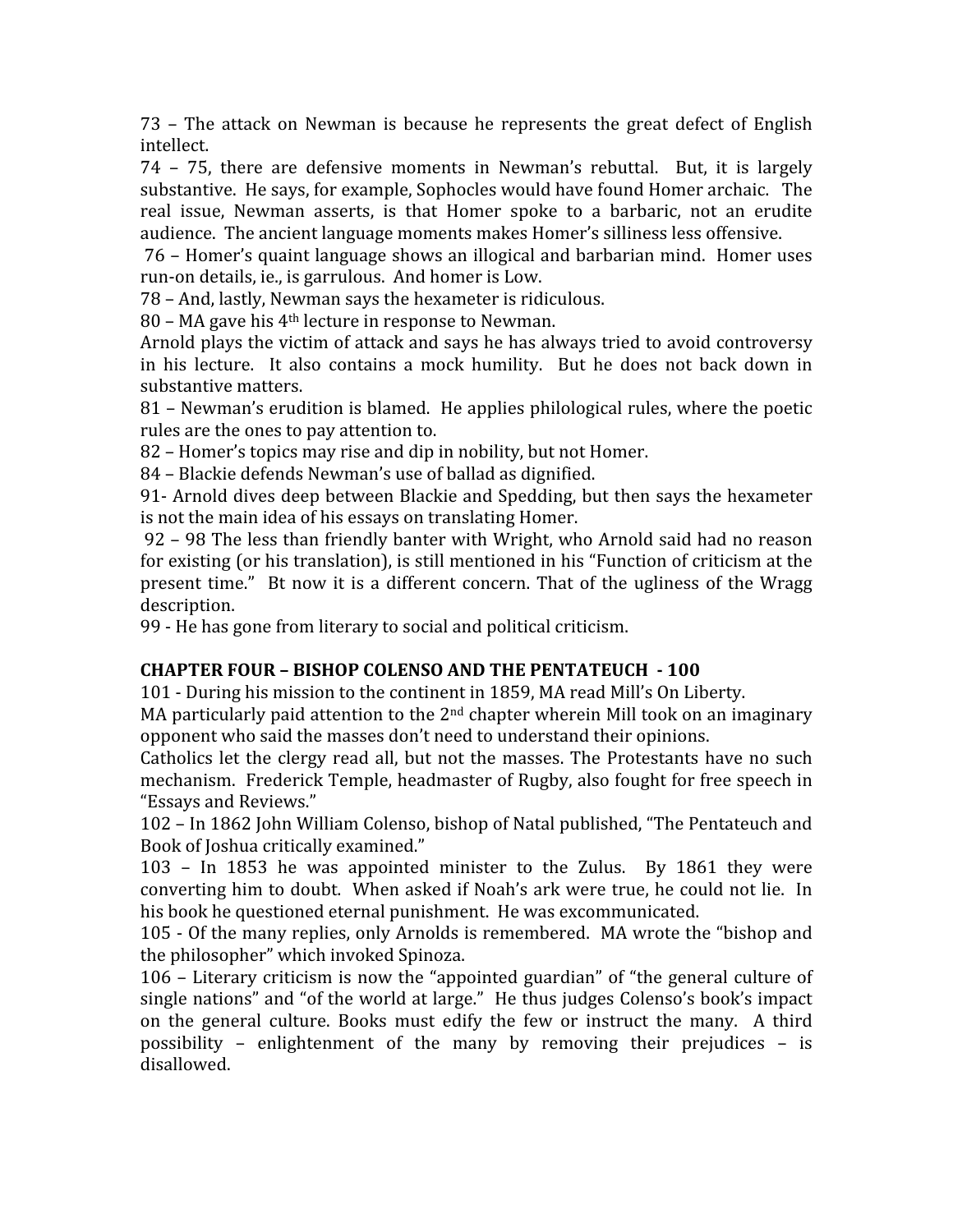Ideas filter down. Colenso's work cannot, therefore, be justified on the ground that it informs
the
little‐instructed
many
unless
it
edifies
them.

107 – Nor does it inform the few. Colenso uses math to destroy the Bible. What follows from all of this? What is to be of the established church then? Colenso doesn't
say.

108 By contrast Spinoza gives wonderful proofs. Spinoza wrote in Latin for the instructed
few
and
cautioned
folks
not
to
read
it.

Spinoza gave a basis for a new church. But, he didn't do so as a rep of any established
church.

109 Colenso signed up for the Church and should know its limits. His work has no justification
for
existing
(like
Wright's
Homer).

II

110 The harsh article aimed not at Colenso, but liberals who were exploiting him. The book is negative and uniformed biblical criticism.

112
–
MA
takes
the
hard
view
that
we
must
distinguish
between
books
for
the
many and books for the few. The masses must be softened and humanized before they can digest
new
ideas.

Cardinal Newman also said heresy must come at the right time. The right time, according to MA is after moral ideas have had a leavening effect on the multitude. Were the masses needing leavening when Colenso published and not when
Literature
and
Dogma
was
published?

113 –
 And
 can
 this
 new
 vision
 happen
 until
 some
 destructive
 work
 (ala
 Colenso) happens?

The Church and the Guardian considered Colenso dishonest by keeping the Bishop position
when
he
had
the
ideas
he
did.

114
–
Mill,
of
course,
defended
Colenso.

117
–
The
public
outrage
caused
MA
to
alter
his
position.

117
–
121
Lists
all
 the
attacks
on
MA's
position.

Only
Macmillan's
supported
him. And,
MA
waited
until
all
negative
press
had
been
aired
and
he
saw
everyone's
hands prior to replying. His reply came in a review of Lectures on the History of the Jewish
Church,
by
AP
Stanley.

Whereas
the
 first
article
was
ironic,
this
reply
has
a somber
tone.

He redefines the few as, not dangerous free thinkers, but a group who seek the ideal life through the intellect. And the many who seek ideals through religion.

122
–
The
 few
are
a
 few
individuals
who
live
in
austere
isolation
and
address
and imaginary
audience
of
their
mates.

123 – Colenso failed to take the work from the sphere of speculation and place it in religion harmoniously. MA is working towards a distinction between truth of religion and that of science. The literary critic speaks of truth in a humanist sense, not
a
scientific
sense.

In
the
review
"the
powers
of
literary
criticism
are
now
less
extensive
than
they
were at the outset; but in theory they are still awesome and in practice ill defined and in their imperfect application, the suggest not so much the absolute authority of an anonymous
force
as
the
fallibility
of
an
individual
critic."

124
–
Ideas
will
filter
down
via
zeitgeist.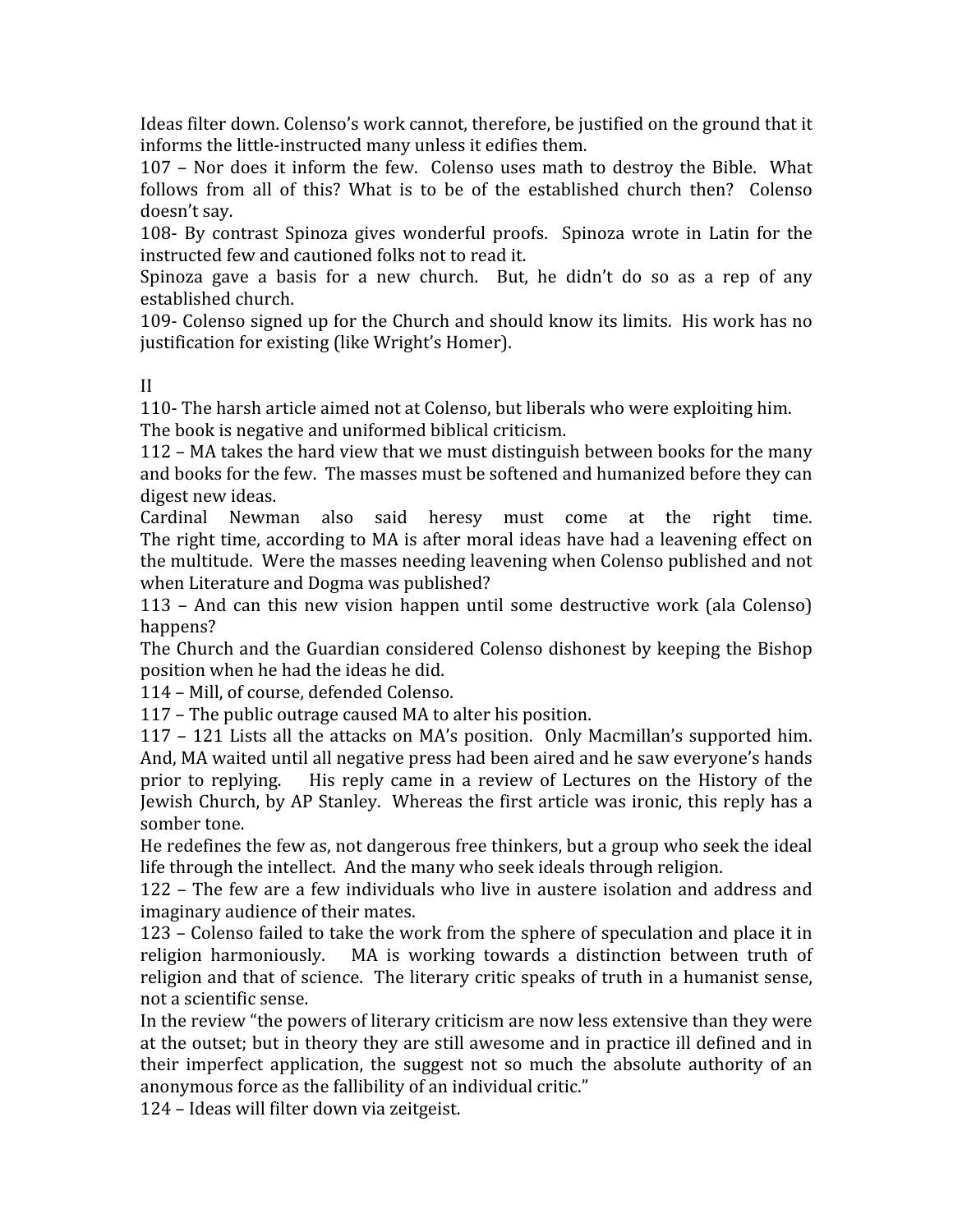125
–
Several
papers
were
convinced
by
his
revisions.

Some
not.

127 - MA replied to lingering critics with "A Word More about Spinoza."

128
–
That
Spinoza
keeps
"god"
in
a
time
of
atheism
is
admirable.

VI

"The Function of Criticism at the Present Time" grew directly out of MA's Colenso controversy.

130
–
Creative
spirit
depends
on
the
critical.

Zeitgeist
is
back,
in
that
some
eras create poetry and some not. But it is now determined by human effort, and not just the
guiding
thoughts
of
a
few
against
the
many.

131 – The realm of pure ideas needs to come into practice at the right time in the right way. The world of pure reason is Plato's and the world of practice the pragmatic
Englishman's,
the
Puritan's
,
the
Philistine's.

132 – Force till right provides a stable adjustment of ideas at the same time that it avoids imposing a kind of intellectual censorship. The State must allow time for the enlightenment of the masses. This keeps the Colenso argument, but with the objectionable
bits
removed.

The masses are satisfied. But the few wish to see things as they are. This they do via the
free
play
of
mind,
disinterestedly,
without
thought
for
political
implications. The critic is more useful than the philosopher with their realm of pure ideas. 133
–
The
critic
has
responsibility.

He is nicer to Colenso, but holds that he confused the idea of the truth of science and that
of
religion
in
the
popular
mind.

134 – Criticism in this essay is not an authoritative power, but a certain attitude of mind.

The
critic
takes
ideas
from
the
speculative
thinker
and
sifting
them.

135
–
Again
the
philosopher
is
disinterested.
The
critic
has
the
missionary
zeal
to spread
the
best
known
and
thought.

Criticism
herein
becomes
more,
a
near
religion.

It
leads
men
towards
perfection
by making men concentrate on excellence and the absolute beauty and fitness of things. 136
–
The
Saturday
Review
long
nailed
Colenso
as
a
Philistine.

So
the
critic
had struck
some
successful
blows.

### **CHAPTER
FIVE
–
PHILISTINISM
AND
GEIST
–
137**

This chapter starts in Nov 1863, a month after the last Colenso article, with MA saying he feels a great change coming that he wishes to help. And if he cannot tame with wild beast of Philistinism, it may tear him apart.

138 - The previous June, he'd lectured on Heine - "A brilliant soldier in the Liberation War of humanity." - carrying on Goethe's work. It was here that MA seized
upon
the
word
'Philistine."

139 – Philistia is not a promised land, and especially not when idea is being to exercise
real
power
in
society.

He
announced
this
in
the
lectures
on
Heine
and
those
on
Joubert.

140
–
MA
hates
Macaulay's
smugness
in
praising
English
literature.

Then in June 1864 – "The Literary Influence of Academies." Herein we learn that the British art has energy and honesty, not a flexible intelligence. An Academy would help
with
this.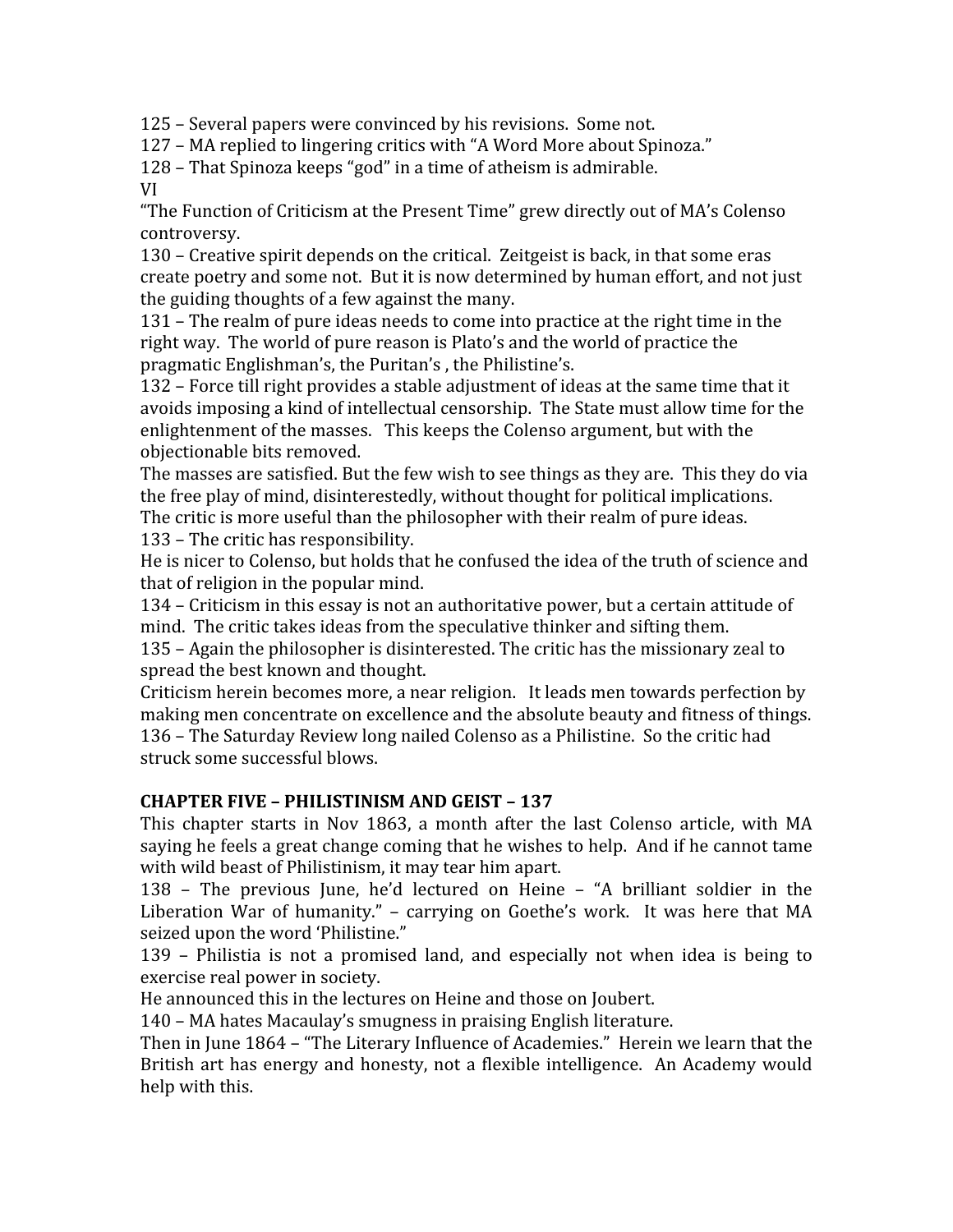But, the "Function of Criticism at the Present Time," is the first definitive attack on philistines. It looks at the satisfaction over the Anglo-Saxon line and divorce courts and
the
British
College
of
Health,
etc.
as
bad.

141
–
James
Fitzjames
Stephen
attacked.

He
was
not
into
joy.

Funny
descriptions
of JFS herein. JFS's attack on Tom Brown's Schooldays may have led to "Rugby Chapel."

144 –
 JFS
 says
 the
 English
 are
 pursuing
 and
 rejecting
 the
 philosophy
 MA
 accuses them
of
neglecting.

The
English
are
practical.
That
is
logical.

145
–
And
whereas
MA
pretends
a
separation
of
theory
and
practice,
he
judges
one by
the
other
–
as
in
the
divorce
court.

147
–
JFS'
stringent
logic
is
a
weakness;
flexibility
a
strength,
MA
replied.

"Logicians imagine truth something to be proved, I something to be seen; they something to be manufactured; I as something to be found." MA liked intuition, more than logic.

148
–
He
dismisses
the
idea
that
philosophy
is
now
firmly
anchored
on
Bentham
so we
needn't
think
any
longer.

149
–
The
Guardian
attacked
MA
for
10
years
saying
a
professor
of
poetry
shouldn't spend
time
attacking
others
in
print.

151
–
He
asks
a
person
if
"to
some
of
his
remote
ancestors,
long
before
the
birth
of Puritanism, some conception of a joke must have been conveyed."

152
–
The
Preface
mostly
asks
people
to
attack
him,
not
Oxford
which
stands
nearly permanent.

153
–
In
the
divorce
court,
MA
meant
to
say
take
the
practical,
lift
it
into
the
world
of ideas,
and
see
how
it
fit.

158 - IFS says if MA wishes to disrespect the divorce court, he needs a theory of jurisprudence. But, he has none. Rather he enjoys hitting things. MA was a man of taste, and not a man of thought. As with the decimal case, JFS was right and MA withdrew
the
footnotes.

After
 Essays
 in
 criticism,
 MA
 went
 abroad
 and
 in
 1861
 published
 The
 Popular Education
of
France.

159 –
 It
 begins
 cautiously
 because
 the
 English
 don't
 like
 the
 State.

 As
 the Aristocracy
declined,
the
Middle
Class
might
want
public
schools
to
prevent
England from
becoming
Americanized.

160
–
One
review
worried
that
Britain
become
Germanised
or
Gallicized.

Reviewers noted that the view of the literary critic had now been taken over by bureaucratic views.

160
–
MA
starts
attacking
payment
by
results.

161
‐
The
twice
revised
code
would
make
the
state's
role
mechanical.

MA said, "That the State has an interest in the primary school as a civilizing agent, even prior to its interest in it as an instructing agent." The State should speak to the "deeper
life,"
of
the
nation.

162
–
With
a
partial
victory
over
payment
by
results,
MA
returned
to
education
with A
French
Eton.

163
–
Reviewers
said
that
missing
practical
details
and
State
deux
ex
machina
were a problem as well as a lack of problem because the Middle Class could educate itself.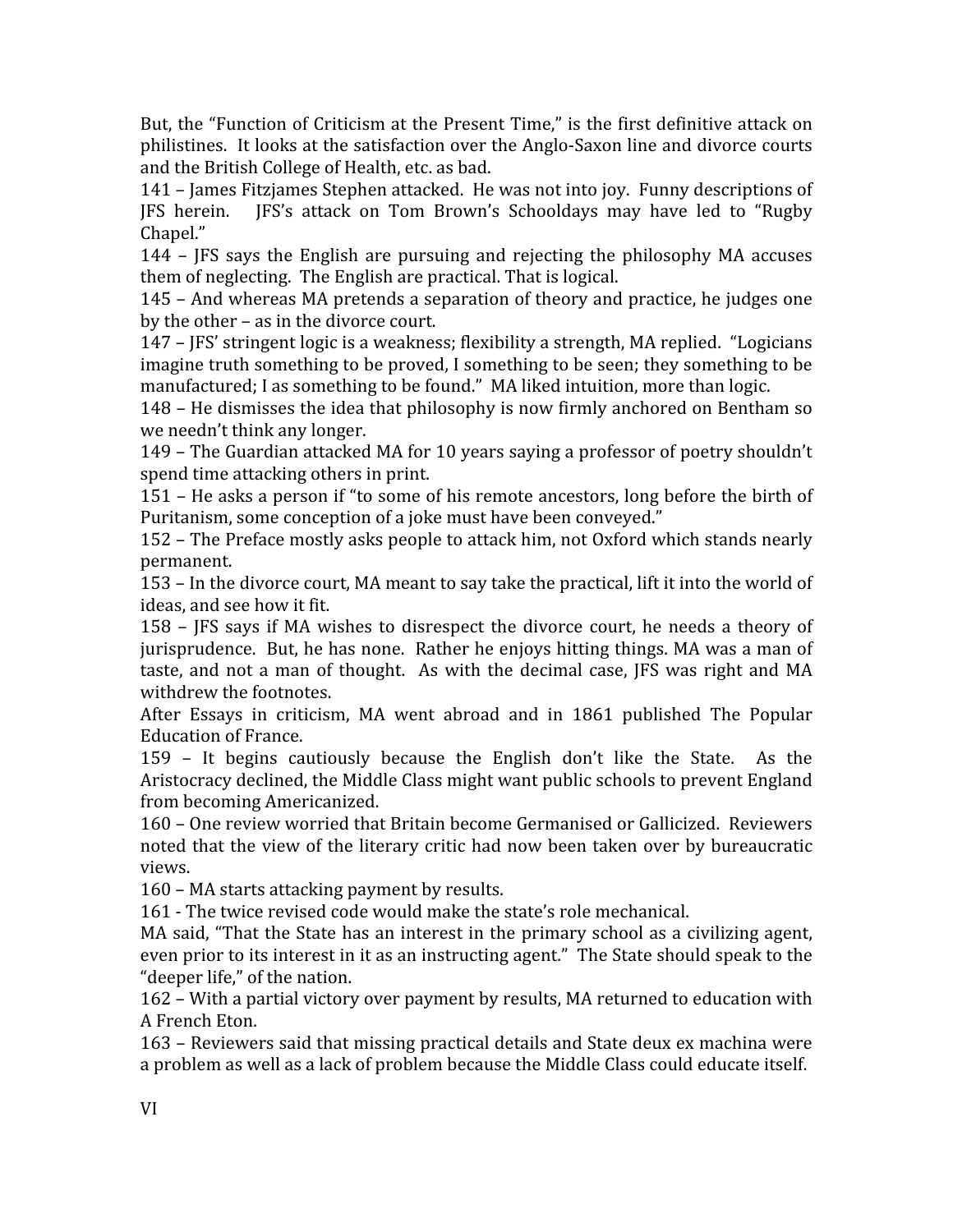164
–
MA
tried
to
meet
these
objections
later
in
culture
and
anarchy.

But
for
now, he - just back from 7 months abroad - wrote "My Countrymen."

165 This essay has some patriotic fervor. It contrasts the foreign view of England with that of itself. It spills over into Friendship's Garland wherein Arminius is the foreigner and MA. The ineffectual MA tries to defend against Arminius' saying the intellectual thought now needs to lead the nation. The fear is repeated that England will become "a second Holland."!

168 – IFS' reply says if you wish to know if England is great look at our freedoms (doing
as
one
likes)
and
rational
settling
of
religious
disputes.

Horace's reply looked at the horrid political conditions in France and that France looked to English liberties as an ideal. Horace also said the French middle class is not
great.

170 – MA says he doesn't wish to make England French. But, a third thing. MA wishes to get us past the dichotomy of "liberty and philistinism, or else culture and slavery."

171
–
Smith
said
MA's
hate
of
England
came
from
a
love
of
France.

The modern turn is a victory of Geist over ungeist; the victory of reason and intelligence
over
blind
custom
and
prejudice.

174 - MA diddled with the Arminius letters. But, more reaction came when he wrote that the Celtic people had to combat the coarseness and vulgarity of the English.

176 – People generally ask who the hell is MA to tell us who to be and treat his Geist like
the
Welch
sarcastically.

178
–
 Culture
would
 not
 come
 via
 bludgeon,
 but
 by
 studying
 something
 beautiful, outside of themselves, disinterestedly: Celtic literature fit. This positive example was
well
received
in
some
papers.

180
‐
His
final
Oxford
lecture
happened
a
month
after
finishing
the
Celtic
intro.

# CHAPTER SIX - THE APOSTLE AND THE ENEMIES OF CULTURE - 181

181 –
Harrison
 denounced
 the
 argument
 that
 the
 working
 class
 should
 be
 denied the franchise because they are intellectually and morally unfit. The 658 members of the
House
of
Commons
were
no
tyrants.

But,
they
had
created
tons
of
problems.

182 – The working class may not be educated, but they are honest and have a sense of
justice.

183
‐
Harrison
hated
"The
Function
of
Criticism"
and
its
pretenses.

184
–
MA
called
Harrison
a
Jacobinist
furbishing
up
a
guillotine.

In his final Oxford lecture MA contrasted Harrison's Jacobinism with the culture of Oxford. Rather than dabbling in art, culture is the love and pursuit of intellectual and
ethical
perfection.

It
is
interested
in
beauty
for
its
own
sake
and
seeks
to
leave the
world
a
better
place.

185
–
This
speech
became
"Culture
and
its
Enemies."

187
–
We
get
pages
of
criticism
that
includes
MA's
calls
for
central
government
and Church.

One
noted
 that
MA
attacks
non‐conformists
as
lacking
sweetness,
but
his own
Oxford
doesn't
let
them
in.

188
–
People
also
attacked
his
putting
religion
below
culture.

191
–
Harrison
did
a
satire
with
Arminius
and
Arnold
that
MA
loved.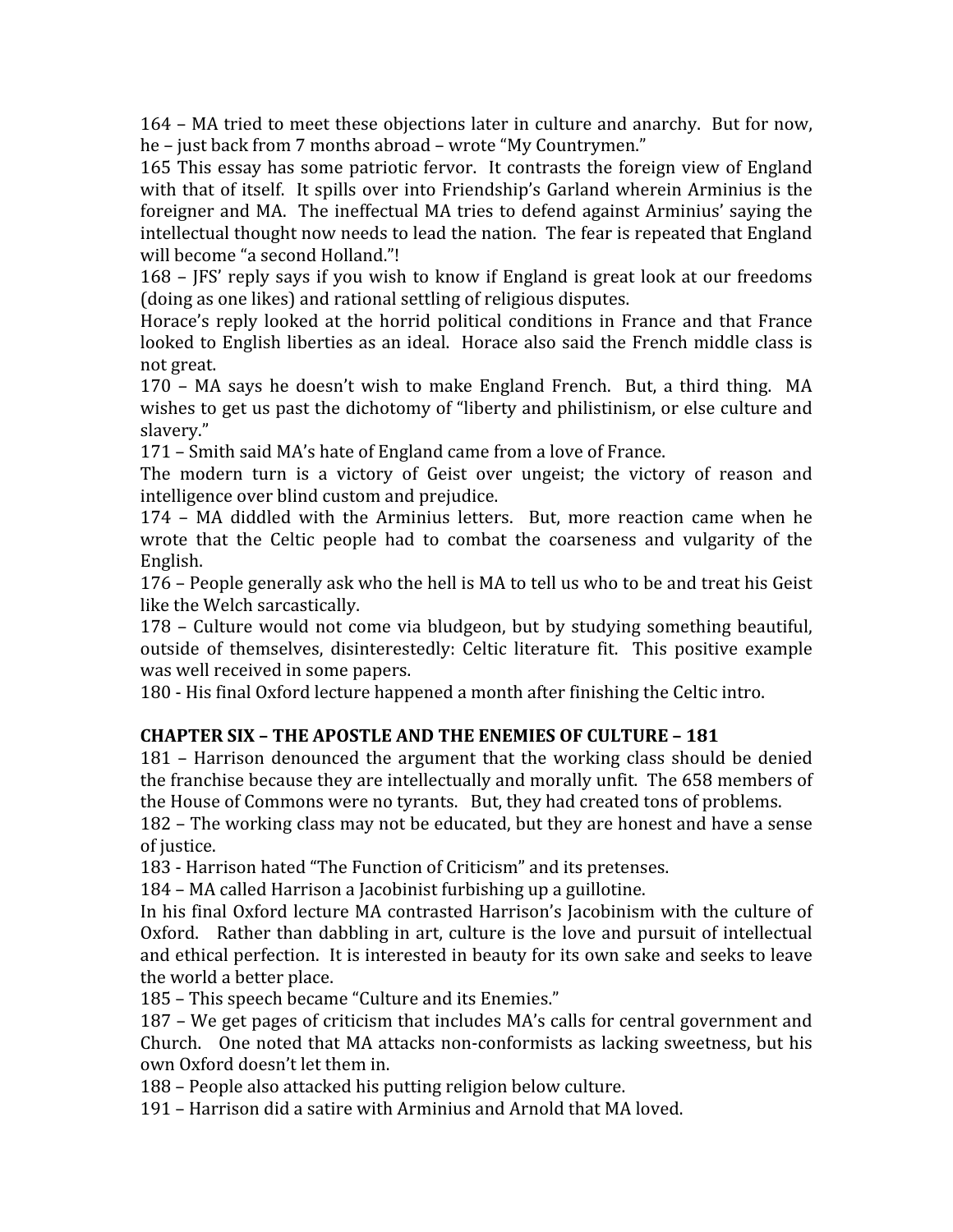193
–
The
criticisms
to
the
"culture
and
its
enemies"
series
were:

1)
Because
it
couldn't
be
reached,
this
ideal
of
culture
lead
to
paralysis
of
action.

2) MA worried more about his cultivation than the urgent needs of humanity.

3)
MA
was
indifferent
to
the
need
for
sternness
that
religion
provided.

4)
His
whole
system
lacked
logic.

194
–
At
the
first
reply,
and
throughout,
MA
aims
at
practicality.

He
says
that
action without theory is empty. So culture performs a guiding negative function. And that the state regulate behavior. With a need for central authority checked by class jealousy, culture can unite us under our best selves. Thus culture can provide the unity,
the
very
one
thing
our
nation
needs.

195
‐
Critics
denounced
the
tyranny
of
the
cultured
and
lauded
Mill.

196 - The 2<sup>nd</sup> installment, "Barbarians, Philistines, Populace" came out in February. This presented a system of sorts, but MA quipped, "How can you expect an ordered system of philosophy when I have none, as you say?"

197 –
 To
 doing
 as
 one
 likes,
 MA
 denounces
 the
 Times'
 atheism
 in
 regards
 to
 our "best selves." The Mormon guns making right and people's faith in the literary tastes
of
trashy
papers
prove
the
need
for
cultural
authority.

198
–
That
an
anarchy
of
ideas
will
lead
to
the
best
seems
too
reliant
on
providence. His answer about the State being a bad guarantor of truth, he says the individual and
state
are
in
reciprocal
check.

He gives examples of someone's anti-papist rants and park riots as that the state must
stop.

#### IV

The next installment, on Hebraism and Hellenism, discussed the relation of culture to
religion.

199 - H&H are historically dependent. Christianity replied to the laxity of pagan morality.

The
Renaissance
responded
to
too
much
Hebraism.

200
–
The
Puritanism
 of
England
meant
 that
it
missed
 the
Enlightenment
in
 some ways. Hebraism cuts off Hellenism too often. Here he mentions Mr. Smith's suicide, St.
Paul's
free
play
with
Hebraic
morality
and
the
Hellenic
pursuit
of
perfection.

201
–
The
liberal's
desire
to
disestablish
the
Church
of
Ireland
comes
from
an
overly literal reading of scripture. He also looks at the Real Estate Intestacy bill.

202 – Critics wanted a quick single step of action rather than stalling for right perception followed, presumably, by action some day. But, MA won't back down from this position. He also looks at Free Trade and marrying your sister. In all of these
he
attacks
the
liberal
position
as
inflexible.

207
–
MA
 shows
 his
 concern
with
 the
masses
 by
 replying
 to
 Buchanan's
 religious belief
that
multiplication
should
happen
without
limit.

We must ALL be perfected as a society. So, culture isn't remote and individualistic.

### VI

208
–
He
started
writing
the
preface
of
Culture
and
Anarchy,
when
his
son
died.

So he
put
it
off
for
a
while.

The
tone
lacks
the
vivacity
of
other
works.

209
–
The
preface
sought
to
placate
the
nonconformists.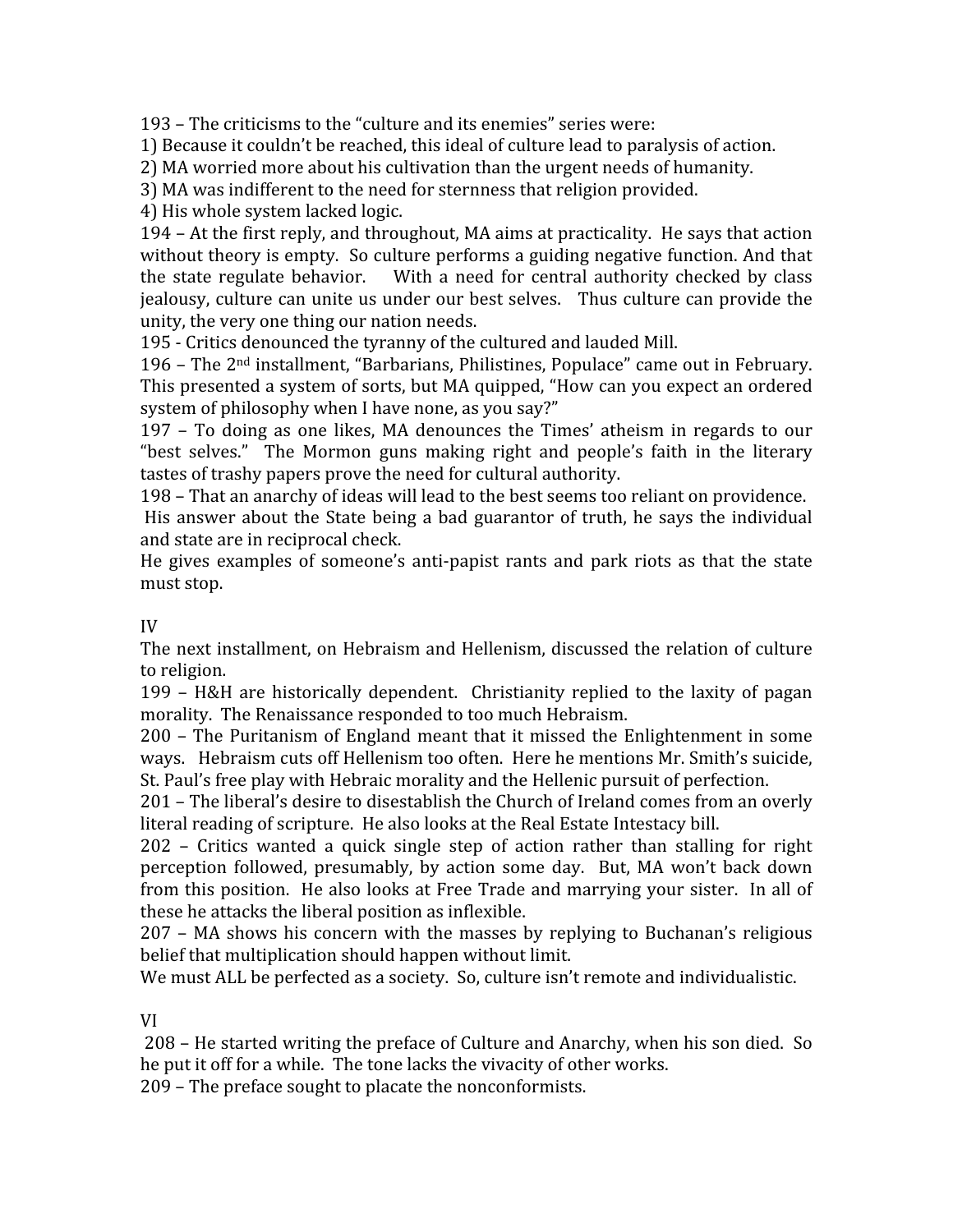VII

213
–
MA
wished
to
win
the
dissenters
to
the
mainstream
of
British
cultural
life.

215
–
JC
Shairp
says
religion
cannot
be
a
part
of
culture.

It
is
not
a
plant.

## **CHAPTER
SEVEN
–
THE
BIBLE
AND
ITS
INTERPRETERS
–
217**

217 - In June 1869 The Irish Church Bill passed, much to MA's regret. It disestablished
the
church
of
England
in
Ireland.

218
–
Renan
published
a
book
attacking
St.
Paul
and
praising
his
end.

219 - Paul had to use the religious vocabulary then available. He used Faith and Resurrection
beautifully.

220
–
Puritanism
has
 translated
into
scholastic
and
scientific
languages,
what
Paul used figuratively and imaginatively. And Paul begins with an appeal to experience and
reality.

221
–
MA
worried
about
hostility
from
dissenters
after
they
tore
apart
his
poems
in 1869.

The
poems,
they
said,
showed
the
horrors
of
what
we
find
when
away
from Christian
moorings.

Not
Greek
coolness,
but
languishing.

222 – Not harshly, Puritans said they pursued goodness, not happiness. And they said
that
Paul's
main
idea
was
Righteousness
(all
caps).

The Puritans use terms like calling, justification, and sanctification. But, Paul's teaching
lies
in
his
own
experience
of
faith
and
resurrection
(death
of
obedience
to blind selfish impulse, to the life of obedience to the eternal moral order).

Puritans had made the deal with God legalistic. But science, MA predicted, would undermine
the
legalistic
and
Paul's
meaning
would
rise
again.

224
–
Rather
than
proclaim
their
righteousness,
the
Puritans
should
unite
with
the Church
in
a
moral
endeavor
made
stronger
by
their
union.

227 –
 Dale
 criticized
‐
 Puritanism
 was
 an
 intense
 relationship
 with
 God,
 prior
 to being ethical, and needed no sanction from any church. Dale also notes how much dissenters are discriminated against. This justifies their suspicion.

228 – 9 - And both Anglicans and dissenters disowned MA's work on theological grounds.

230
–
Bismarck's
pummeling
of
France
was
blamed
by
MA
and
others
on
France's lack of Hebraism. So MA's call for less Hebraism faced an uphill battle. MA sought to reinstate the Bible against onslaughts against Hebraism by making it literature.

III

231
–
The
language
of
the
Bible
is
the
language
of
a
people
who
had
neither
talent for abstruse reasoning nor interest in metaphysics. But no people ever felt so strongly that conduct is 3/4ths of life, "hitting the mark in this great concern, [is] the way
of
peace,
the
highest
possible
satisfaction."

232 – Righteousness tendeth to life! But the shocks of history inculcated skepticism in
this
regard.

The
Jews
forgot
the
covenant
was
not
mechanical,
but
dependent
on behavior. In despair, they started looking for metaphysical redemption: a miracle.

The Jews had also gotten mechanical, with no heart in their conduct. They needed more feeling. And, Jesus provided it. He put emotion back in righteousness. He made
happiness
okay
again.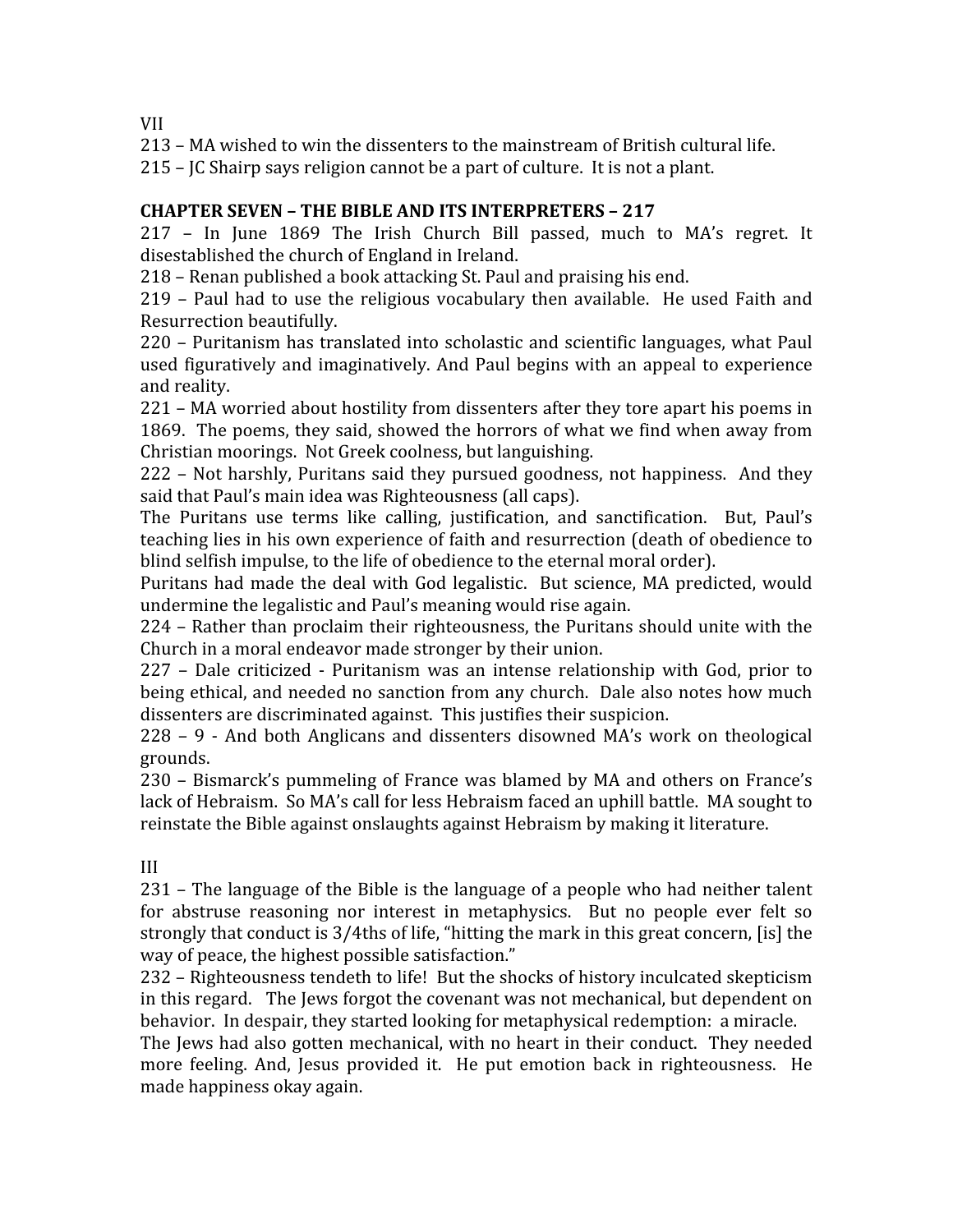233 –
 Inwardness
 (repentance)
 was
 introduced
 and
 "sweet
 reasonableness."
 But people
did
not
sustain
righteousness,
so
the
idea
of
his
second
coming
was
added.

234 – It was not Jesus' fault, but his reporters that put in so many miracles. The reliance on the idea of God sending his son, Like a Lord Shaftsbury might send his, means
we
lose
reliance
on
verification.

### IV

Literature
and
Dogma
was
published
in
Feb
of
1873
and
was
big.

237 – Religious reaction was negative, secular often quite positive. But MA didn't see
a
review
for
3
months.

He
split
to
Italy.

238 – In 1872 his second son had died. He looked troubled and worn. His grief stricken
wife
seemed
broken
by
the
calamity.

So
the
replies
didn't
come
till
1875
in God
and
the
Bible.

An attacks he had to pay attention to were that he was irreligious and that he relied too
heavily
on
the
4th
gospel.

239 –
 He
 positions
 himself
 between
 the
 Christian
 orthodox
 and
 the
 liberals
 who want
to
destroy
the
Bible.

241
–
Arnold
apologized
in
God
and
the
Bible
for
his
personal
attacks
and
sacrilege.

242 –
 Someone
 asks
 if
 MA
 really
 doesn't
 think
 it
 makes
 a
 difference
 if
 someone answers
our
prayers.

243 – People argued for a personal God, they said only with a personal god is religion meaningful, and said MA's "stream of tendency" was no more verifiable than a
personal
deity.

244
–
Religious
experience
got
put
 forward
as
proving
God
exists.
Others
said
God must be personal or nothing. Is MA's replacement for a personal God, "not ourselves," giving us righteousness and morals personal or some vague power? 245
–
The
"power"
MA
offers
cannot
create
emotion,
another
said.

VII

248 –
 The
 first
 three
 chapters
 of
 God
 and
 the
 Bible
 concern
 the
 personal
 God question. MA is agnostic and says we have no personal experience of a personal god.

The
main
support
is
miraculous.

249
–
And
discussing
if
miracles
happened
or
not
was
not
the
point.

He
wanted
to say what happens to religion now that fewer and fewer people believe in miracles.

252
–
MA
makes
a
lot
of
categorical
defenses
that
are
not
so
strong
before
settling
to defend himself against a fellow who says the Old Testament God is not righteous, but
patriotic,
mercurial,
and
angry.

MA replies that the righteousness grew into shape over time.

253 – And the origin of this righteous strain doesn't matter. It might have come from feeling. Religion gives us morality touched with emotion.

255 – MA says the Bible is literal when it talks of righteousness and metaphorical when
God
actually
talks.

### VIII

256
–
MA
defends
his
reliance
on
the
4th
gospel.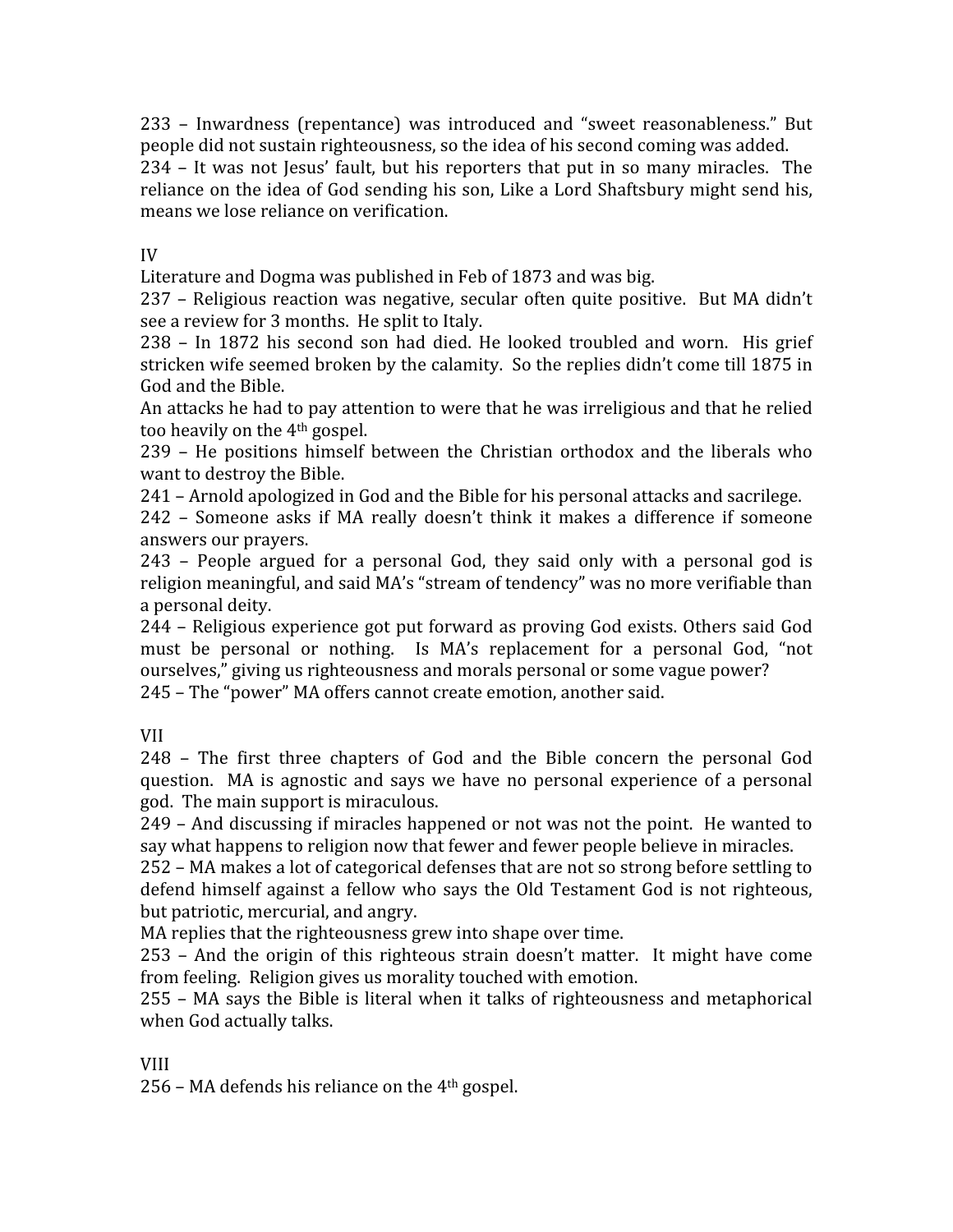262 – After backing the 4<sup>th</sup> gospel as reflecting Jesus' ideas, he returns to the theme of
literature.

263 – The Church is to promote righteousness, MA says in Last Essays on Church and Religion. But this is more than narrow morality. It is the love of perfection, (that had once been the aim of culture in MA's scheme of things).

264

–

Elsewhere
he
says
the
revolt
against
the
Bible
is
not
moral,
but
intellectual.

265 - He noted that on the continent his religious writing was considered reactionary, because they had thrown out the Bible. The secret of Jesus' teaching was that good behavior leads to happiness and obedience to the values of the lower self
leads
to
misery.

267 - When called, "not a Christian," in 1885, MA wrote "A Comment on Christmas."

# **CHAPTER
EIGHT
–
THE
HUMANIST
AND
HIS
ADVERSARIES
–
269**

270
–
MA
goes
into
less
controversial
waters
in
the
last
decade.

He
does
theater
and literary criticism. He reads novels, which he had earlier thought of as opium. His publications, Mixed Essays, Irish Essays, and Discourses in America, show heterogeneous concerns and a lack of a unifying thesis.

271
–
The
voice
of
humanism
speaks
out
more
clearly
than
before.

In 1881 MA writes, that man feels himself to be a more various and richly -endowed animal than the old religious theory of human life allowed. Man is fighting to give satisfaction to these varied instincts.

He
speaks
of
the
relaxing
middle
class
loosening
strictures
on
the
old
strictness
as
to theaters, dancing, and such things. And especially the "awakening demand for beauty." If you stick to religious themes, you are not with the movement of men's minds
at
present.

277
–
in
1877
he
publishes
the
essay
on
Falkland.

272 –
He
 contrasts
 Falkland
with
 the
 Puritans,
whose
 rule
in
 England
 had
 been
 a disaster.

274 – Smith tears at Falkland to defend the Puritans. Without Puritan morality, he says, the renaissance would have been "vice, filthy vice, decorated with art and elegant philosophy: an academy under the same roof with a brothel."

275
–
 In
his
reply
MA
notes
 that
 the
Puritan
Parliament
ordered
paintings
sold
or burned.

276 - The harsh Puritan life, he says, offers, "a religion not true, the claims of intellect and knowledge not satisfied, the claim of beauty not satisfied, the claim of manners
not
satisfied."

II

MA enters into debates with Swineburne as well. They disagreed on the nature of poetry
and
Victor
Hugo.

277
–
Swineburne
in
reply
says
that
MA
is
an
unreliable
French
critic
and
leans
too heavily
on
Sainte‐Beuve.

279
–
MA
defends
the
poet
Gray.

This
even
shows
up
in
his
essay
on
Emerson.

The
final
debate
with
Swineburne
happens
in
"Wordsworth
and
Byron"
(1884).

MA claimed that whatever is concerned with the question of "how to live," is a moral idea.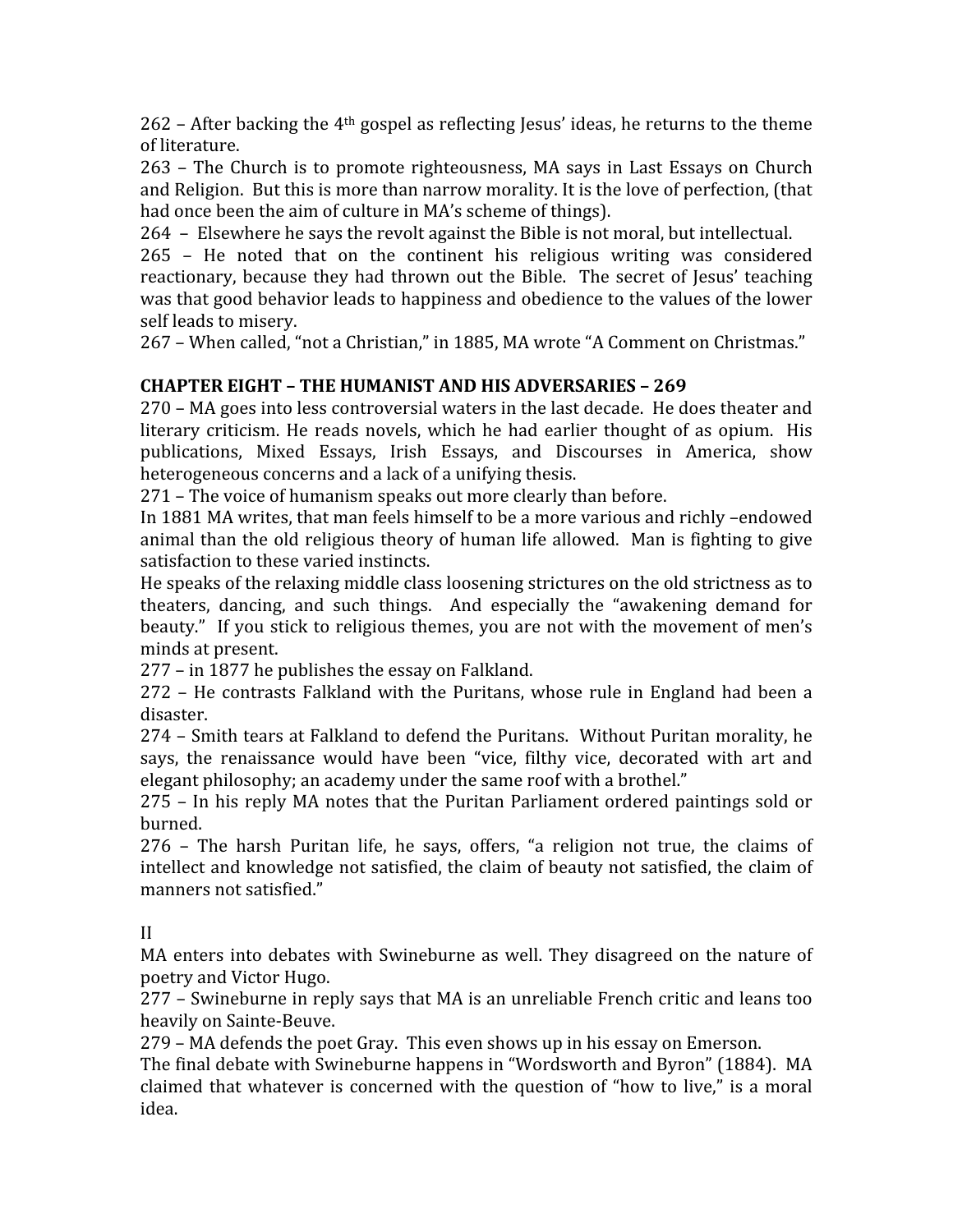280
–
This
against
the
Art
for
Art's
sake
position.

Swineburne disagreed that moral idea could cover Keats who is "the most exclusively aesthetic and most absolutely non-moral of all serious writers."

281 – MA predicted that Byron and Wordsworth would come to be seen as the 19th century's
pre‐eminent
poets.

III

281
–
MA
also
debated
Huxley
a
lot.

They
were
such
good
friends,
that
people
said they
never
really
realized
how
much
they
disagreed.

282
–
Someone
called
their
debates
"amicable
clarification."

282
–
MA
drew
the
battle
lines
in
the
introduction
to
Literature
and
Dogma,
wherein he denounced the revolt of scientists against the "tyranny of letters."

283
–
In
terms
of
the
best
thought
and
said
in
the
world,
the
classics
of
Greece
and Rome are "the very chief portion and the portion most entirely satisfactory."

283 – Huxley bashed at the "best thought and said" as including science. And, we cannot
know
this
without
science.

284 – MA replied that the best thought and said included science. (btw, that is the canonical
phrase
formulation
–
"thought
and
said."

285
–
Beautiful
mock
humility
in
debate
example.

After
told
that
our
ancestor
was
a hairy quadruped," we need conduct and beauty. But does literature provide this? Yes.

And given the choice between a student who doesn't know how to paraphrase a Macbeth
line,
but
knows
the
moon's
circumference,
he'd
take
the
former.

286 – The literature and science ("Rede lecture") was given in America, so we transition
to
discussing
the
essay
on
Emerson.

"Remnant"
is
among
Arnold's
last
catch
phrases.

289
–
Audiences
in
 the
 East
were
large
and
appreciative,
 those
 the
Midwest
were small.

290‐
After
MA
got
home
and
 the
Chicago
hoax,
 the
reputation
of
 the
journey
went down.

291
–
MA's
last
published
essay
during
his
lifetime
was,
 "Civilization
in
 the
United States." It attacks the American newspapers. The immediate product of the trip was "A
Word
More
About
America"
which
largely
looked
at
the
Irish
question.

MA said, "the chief good, that which above all makes life worth living, is to be of use." 291
–
"As
you
draw
near
to
your
latter
end,
redouble
your
efforts
to
do
good."

292
–
MA
said
America
had
successfully
solved
political
and
social
problems.

While almost
Sophoclean,
England
was
still
groping
for
the
path
it
should
take.

MA
wanted the Irish to have their own legislature based on America's Federal model. Gladstone wanted home rule. Gladstone's home rule bill of 1886 was defeated.

294
–
MA
debated
the
Irish
editor
of
the
Nation,
E.L.
Godkin
about
home
rule.

295 –
 MA
 felt
 that
 disestablishment
 in
 Ireland
 had
 weakened
 the
 church
 and thought
disestablishment
in
Wales
a
bad
idea.

295
–
In
"Civilization
in
the
US"
he
said
America
had
solved
the
social
and
political problems,
but
not
the
human
ones.

Life
in
the
US
is,
compared
with
that
of
Britain, so uninteresting, "so without savor, without depth." Elevation and beauty are not everything, but (as he closed A French Eton, God and the Bible and the prefaces to